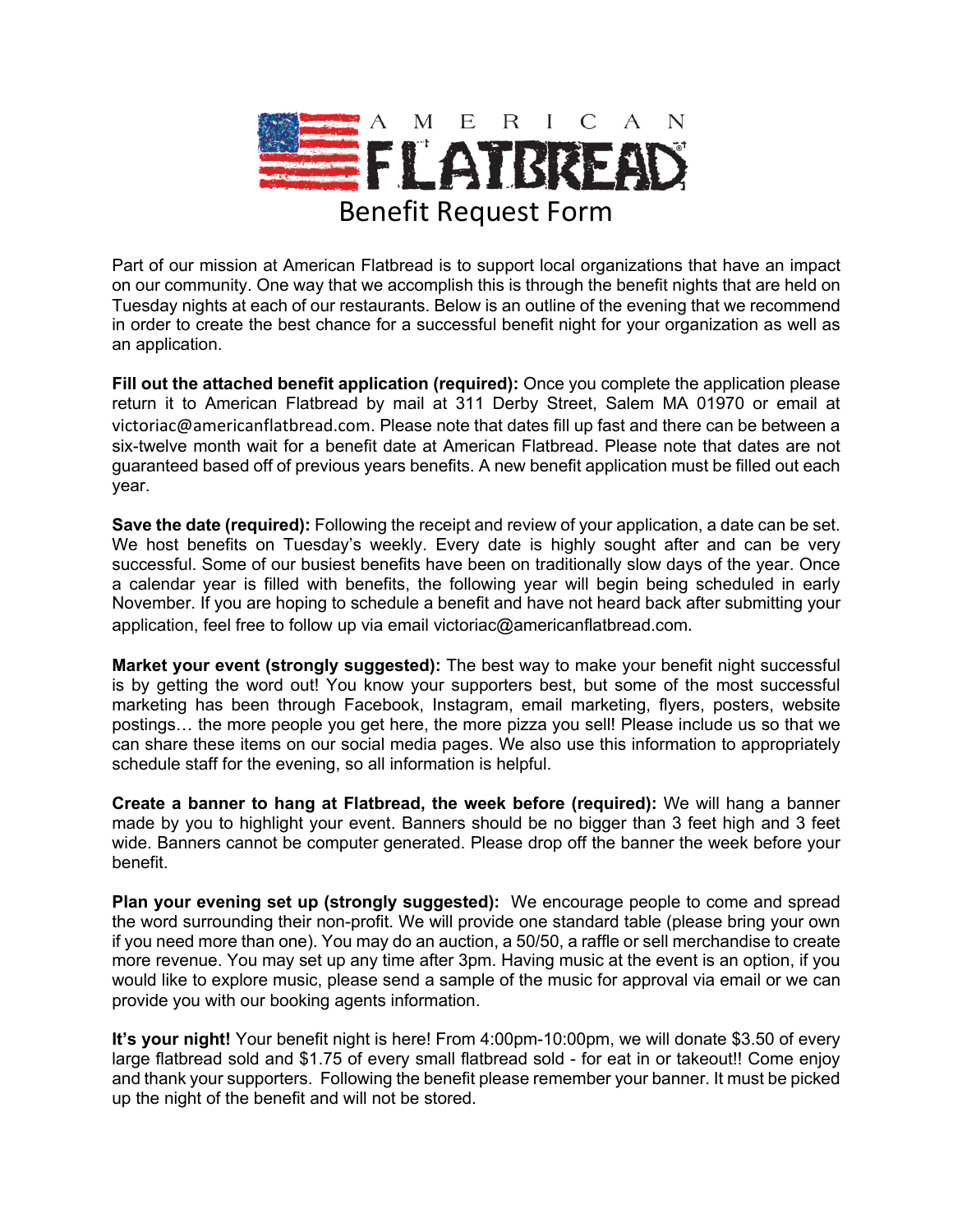**Donation time:** Your benefit check will be ready within a week of your benefit. It may be picked up at American Flatbread at any time by asking for the manager on duty. If you would like your check mailed, we are happy to do that too! Please email over the best mailing address to victoriac@americanflatbread.com and what benefit you are from, following your benefit.

**Thank you:** Thank you for everything that your non-profit does to support the North Shore Community. We love being able to host benefit nights and to provide a space for networking, fundraising and excitement. Please let us know if you have any questions!